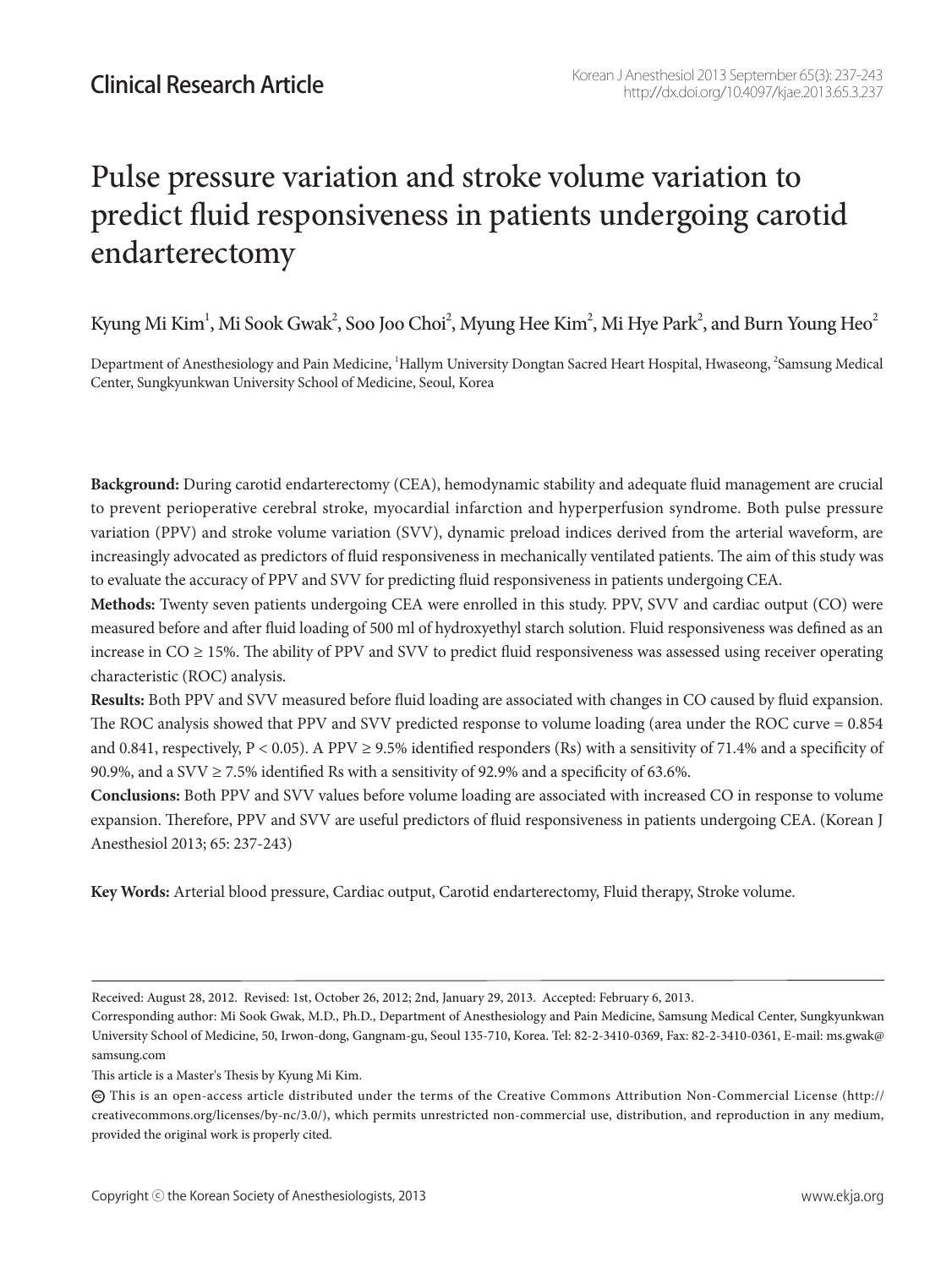### **Introduction**

Carotid endarterectomy (CEA) is performed in patients with stenotic lesions of common carotid artery and its internal and external branches. Most of the patients undergoing CEA are old and have cardiovascular diseases such as hypertension, coronary artery disease and peripheral vascular disease [1]. In these patients, preoperative fasting and induction of general anesthesia may decrease intravascular volume, blood pressure, and organ perfusion pressure. Therefore, hypovolemia can increase the risk of cerebral ischemic or infarction, particularly in patients with severe stenosis of carotid artery. But excessive fluid administration also can produce complications such as postoperative hypertension and hyperperfusion syndrome resulting in worse neurologic outcomes [2]. Consequently, optimal monitoring of intravascular volume status is required to maintain intraoperative hemodynamic stability and prevent postoperative adverse outcomes.

Central venous pressure (CVP) and pulmonary capillary wedge pressure (PCWP) are conventionally advocated to assess circulating blood volume, but several studies have documented that these cardiac filling pressures cannot accurately reflect changes in preload [3] and reliably predict fluid responsiveness [4-6]. In addition, central venous catheterization for measurement of CVP or PCWP is not usually performed during CEA because major blood loss or fluid shift is rare and there are relatively high risks of accidental carotid artery puncture and embolization of thrombotic material or debris from the plaque resulting in stroke or transient neurologic symptoms [7].

On the other hand, arterial catheterization is routinely performed and the analysis of arterial pressure curve is still the simplest and most effective way to assess hemodynamic status during CEA [7]. Several studies found that dynamic variables derived from the arterial pressure waveform such as pulse pressure variation (PPV) and stroke volume variation (SVV) are reliable indicators for prediction of fluid responsiveness in mechanically ventilated patients with various clinical conditions [4,5,8].

Although predicting fluid responsiveness for optimal fluid management is essential to maintain cerebral and myocardial perfusion during CEA, research is sparse evaluating the validity of these dynamic preload indices to predict fluid responsiveness in patients with carotid artery stenosis. Therefore, we investigated the ability of PPV and SVV derived from radial arterial pressure to predict fluid responsiveness using receiver operating characteristics (ROC) curve analysis in patients undergoing CEA under general anesthesia.

#### **Materials and Methods**

This prospective study was approved by the Institutional



Review Board of this hospital and written informed consent was obtained from each patients. We recruited into our study 27 American Society of Anesthesiologists physical status II-III patients undergoing CEA. Patients with a history of arrhythmia, significant valvulopathy, intracardiac shunt or pulmonary hypertension, left ventricular ejection fraction less than 40%, respiratory disorders that would result in high peak airway pressure were excluded. Patients with ABI (ankle brachial index) value  $\leq 0.9$  in one extremity on preoperative vascular tests were defined as peripheral artery disease patients [9]. After the patient arrived in operating room, basic anesthesia monitors including pulse oximetry, three-lead electrocardiography and non-invasive arterial pressure were applied. Anesthesia was induced with thiopental (4-5 mg/kg), and neuromuscular block was achieved using vecuronium bromide (0.1 mg/kg). After endotracheal intubation, lungs were mechanically ventilated using tidal volumes of 8 ml/kg of ideal body weight, an inspired oxygen fraction of 0.5, and no positive end-expiratory pressure. The respiratory rate was adjusted to maintain end-tidal carbon dioxide at 35 to 40 mmHg.

After induction of anesthesia, a 20 or 22 G arterial catheter was inserted into the radial artery. Arterial pressure was measured using the FloTrac transducer (Edwards Lifescience, Irvine, CA, USA) coupled both a Philips<sup>®</sup> IntelliVue MP70 monitor (Philips Medical Systems, Boeblingen, Germany) and Vigileo monitors (Edwards Lifescience, Irvine, CA, USA). The pressure transducer was zeroed at the mid-axillary level to atmospheric pressure. Automated PPV was measured by a Philips<sup>®</sup> IntelliVue MP70 monitor in the following manner [10], from the arterial pressure waveform alone with no need for airway pressure acquisition. The maximum pulse pressure (PPmax), minimum PP (PPmin), and mean PP (PPmean) are determined over a window of 8 second, and the values from four consecutive windows (32 seconds) measure the averaged PPV (%) as (PPmax - PPmin) / PPmean. An automated calculation of SVV was displayed in realtime by the FloTac/Vigileo system. The algorithm used in this study has been previously published [11,12]. The algorithm first assessed pulse pressure by calculating the standard deviation of the instantaneous arterial pressure (100 values per second over 20 seconds) around its mean value. The pulse pressure, and thus the standard deviation, is proportional to the SV, through a conversion factor which incorporates the effects of both resistance and compliance, via manually entered patient data and arterial waveform analysis. The SVV is then assessed using the following formula: SVV (%) = (SVmax - SVmin) / SVmean, where SVmax, SVmin, and SVmean are, respectively, the maximum, minimum, and mean SV determined by the system during a time window of 20 seconds. In our study, the values of automated PPV and SVV provided by the two monitors were recorded before and after fluid loading for statistical analysis. Cardiac output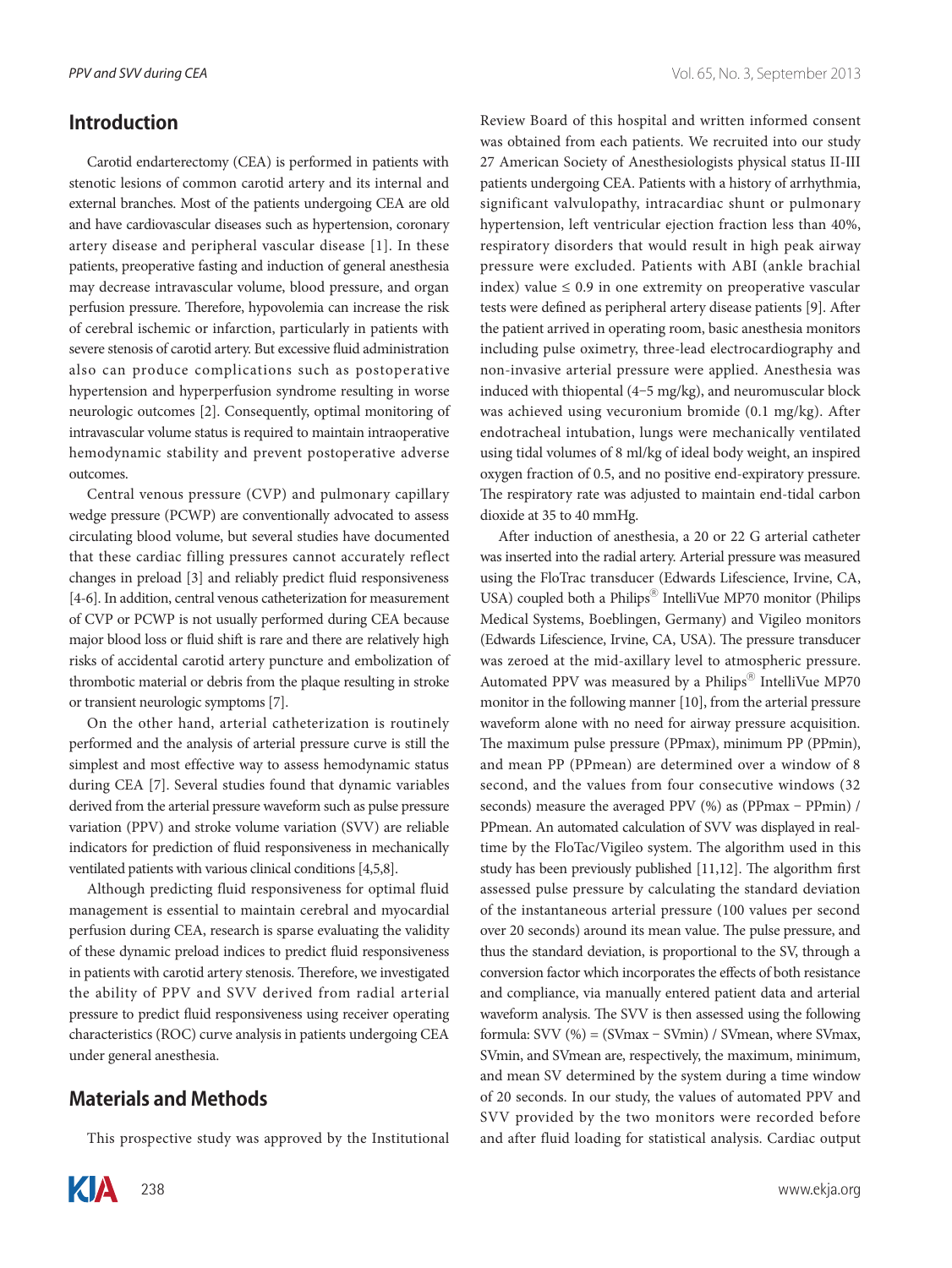(CO) was calculated from  $SV \times$  heart rate (HR) and used to discriminate responder (Rs) and non-responder (NRs) patients after fluid loading.

After the start of the operation and hemodynamic stabilization, fluid loading was performed with 500 ml of 6% hydroxyethyl starch solution (Voluven, Fresenius Kabi, Stans, Switzerland) within 10 minutes. Two sets of measurements were performed during the hemodynamically steady state without uses of vasoactive and inotropic drugs: the first before fluid loading and the second within 5 minutes after fluid expansion. HR, systolic blood pressure (SBP), diastolic blood pressure (DBP), mean arterial pressure (MAP), CO, PPV, and SVV were simultaneously

**Table 1.** Patient Characteristics and Preoperative Findings

| Patient<br>characteristic             | Responders<br>$(n = 14)$ | Nonresponders<br>$(n = 11)$ |
|---------------------------------------|--------------------------|-----------------------------|
| Age $(yr)$                            | $70.4 \pm 5.1$           | $68.5 \pm 6.6$              |
| Gender (M/F)                          | 12/2                     | 10/1                        |
| Height (cm)                           | $164.1 \pm 8.2$          | $163.7 \pm 9.9$             |
| Weight (kg)                           | $70.4 \pm 5.1$           | $66.7 \pm 11.0$             |
| BMI $(kg/m2)$                         | $24.0 + 2.4$             | $24.7 \pm 2.3$              |
| HTN (yes/no)                          | 13/1                     | 8/3                         |
| DM (yes/no)                           | 7/7                      | 4/7                         |
| Peripheral artery disease (yes/no)    | 4/10                     | 2/9                         |
| History of CABG (yes/no)              | 4/10                     | 2/9                         |
| History of PCI (yes/no)               | 3/11                     | 2/9                         |
| LVEF $(\%)$                           | $62.0 \pm 7.5$           | $64.5 \pm 7.1$              |
| Site of operation (Rt/Lt)             | 8/6                      | 7/4                         |
| Degree of carotid artery stenosis (%) |                          |                             |
| $70 - 80$                             | 12                       | 9                           |
| $80 - 90$                             | $\mathfrak{D}$           | $\mathfrak{D}$              |

Data are presented as means ± SDs or the number. Responders were patients whose CO increased  $\geq$  15% after fluid loading; nonresponders were patients whose CO increased < 15% after fluid loading. BMI: body mass index, CABG: coronary artery bypass graft, PCI: percutaneous coronary artery intervention, LVEF: left ventricular ejection fraction.

recorded. Patients were regarded as Rs to fluid loading when CO increases were  $> 15\%$  or as NRs when CO increases were  $< 15\%$ [10,13].

Statistical analyses were performed using SPSS 18.0 (SPSS Inc., an IBM Company, Illinois, USA). All hemodynamic data were analyzed as continuous variables and presented as mean ± SD. Normality of continuous variables was tested using the Shapiro-Wilk test. Continuous variables with normal distribution were tested using Student's t-test, paired t-test or Pearson's correlation analysis, whereas non-normally distributed variables were analyzed with Mann-Whitney test, Wilcoxon's signed rank test or Spearman correlation analysis. Therefore, the comparisons of HR, SBP, DBP, MAP, and SVV before fluid loading between Rs and NRs were analyzed using Student's t-test and the comparisons of CO and PPV before fluid loading between the two groups were analyzed using Mann-Whitney test. To compare before and after fluid loading within each group, a paired t-test was used for HR, SBP, DBP and MAP, and Wilcoxon's signed rank test was performed for PPV and SVV. The correlation between changes in CO response to fluid loading and PPV and SVV before fluid loading was assessed using Spearman's correlation coefficient. For the purpose of evaluating the ability of SVV and PPV to predict fluid responsiveness, areas under the ROC curves of responders (area under the curve  $[AUC] = 0.5$ : no prediction possible;  $AUC = 1.0$ : best possible prediction) were calculated and compared [14]. P < 0.05 were considered to be statistically significant.

#### **Results**

Twenty seven patients were initially enrolled in this study. Two patients were excluded from the analysis for newly developed cardiac arrhythmia during the study. The characteristics and

| Table 2. Hemodynamic Variables before and after Fluid Loading in Responders and Non-responders |  |
|------------------------------------------------------------------------------------------------|--|
|------------------------------------------------------------------------------------------------|--|

|                        | Responders $(n = 14)$      |                           |                       | Non-responders $(n = 11)$  |                           |         |                                         |
|------------------------|----------------------------|---------------------------|-----------------------|----------------------------|---------------------------|---------|-----------------------------------------|
|                        | Before volume<br>expansion | After volume<br>expansion | P value*              | Before volume<br>expansion | After volume<br>expansion | P value | P value <sup><math>\dagger</math></sup> |
| Heart rate (beats/min) | $70.1 \pm 14.0$            | $69.1 \pm 11.8$           | 0.656                 | $68.2 \pm 14.1$            | $66.6 \pm 11.4$           | 0.660   | 0.732                                   |
| $SBP$ (mmHg)           | $111.3 \pm 17.8$           | $118.2 \pm 21.5$          | 0.335                 | $117.0 \pm 17.6$           | $113.0 \pm 16.2$          | 0.387   | 0.431                                   |
| $DBP$ (mmHg)           | $57.8 \pm 10.4$            | $55.9 \pm 9.3$            | 0.584                 | $59.6 \pm 9.5$             | $56.8 \pm 8.2$            | 0.281   | 0.651                                   |
| MAP(mmHg)              | $77.4 \pm 13.3$            | $79.3 \pm 14.3$           | 0.700                 | $81.4 \pm 11.7$            | $78.8 \pm 10.1$           | 0.371   | 0.440                                   |
| CO (L/min)             | $4.0 \pm 0.6$              | $4.9 \pm 0.8$             | $0.005^{\circ}$       | $5.0 \pm 1.3$              | $4.9 \pm 1.3$             | 0.838   | 0.062                                   |
| PPV(%)                 | $13.8 \pm 6.4$             | $5.3 \pm 3.6$             | 0.013 <sup>8</sup>    | $6.5 \pm 2.5$              | $5.5 \pm 1.6$             | 0.135   | $0.003$ <sup>  </sup>                   |
| SVV(%)                 | $13.4 \pm 5.4$             | $5.9 \pm 4.0$             | $0.021^{\frac{8}{3}}$ | $7.5 \pm 3.0$              | $6.2 \pm 2.6$             | 0.095   | $0.004$ <sup>  </sup>                   |

Data are expressed as means ± SD. SBP: systolic blood pressure, DBP: diastolic blood pressure, MAP: mean arterial pressure, CO: Cardiac output, PPV: pulse pressure variation, SVV: stoke volume variation. \*P value: before and after volume expansion in responders, †P value: before and after volume expansion in non-responders, <sup>†</sup>P value: before volume expansion in responders and non-responders. <sup>§</sup>P value < 0.05 in comparison with the values before fluid loading in responders. <sup>"</sup>P value < 0.01 in comparison with the responder values before fluid loading. There were significant differences in PPV and SVV before fluid loading between responders and non-responders. There were significant decrease in PPV and SVV and significant increase in cardiac output after fluid expansion in responders.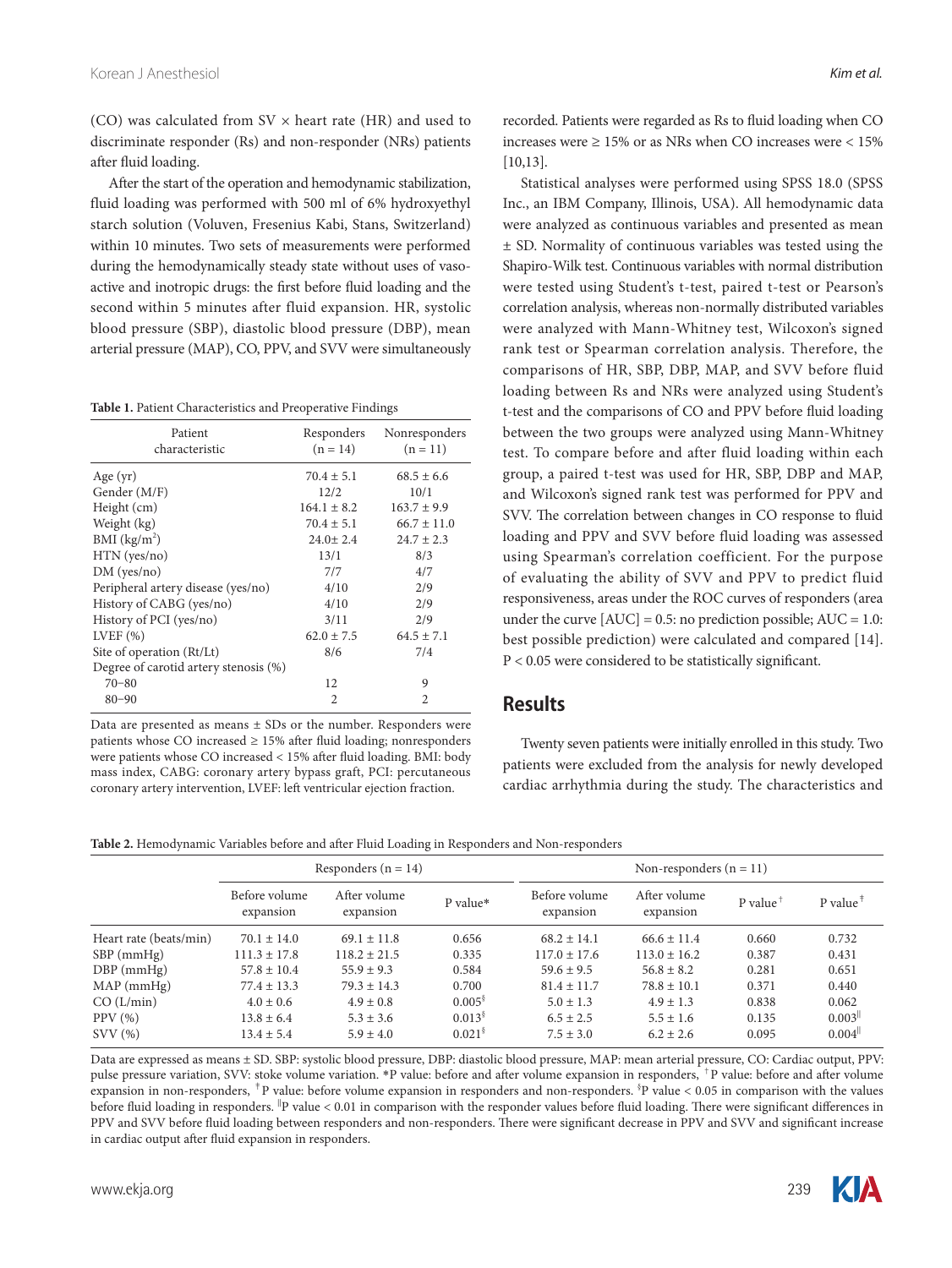

Fig. 1. Relationships between the percentage changes in cardiac output related to fluid loading and PPV before fluid loading (A), SVV before fluid loading (B). Spearman's correlation coefficients (ρ) for PPV and SVV were 0.480 and 0.435, respectively. PPV: pulse pressure variation, SVV: stoke volume variation.



**Fig. 2.** The PPV and SVV before and after fluid loading in the responders (A) and nonresponders (B). Each line delineates changes of raw values for PPV and SVV before and after PPV and SVV in each patient. Red dotted line represents mean values (SD) for PPV and SVV before and after fluid loading. The mean values (SD) for PPV and SVV before fluid loading were 13.8 (6.4) and 13.4 (5.4) and the mean values (SD) for PPV and SVV after fluid loading were 5.3 (3.6) and 5.9 (4.0) in responders. The mean values (SD) for PPV and SVV before fluid loading were 6.5 (2.5) and 7.5 (3.0) and the mean values (SD) for PPV and SVV after fluid loading were 5.5 (1.6) and 6.2 (2.6) in non-responders. PPV: pulse pressure variation, SVV: stoke volume variation.

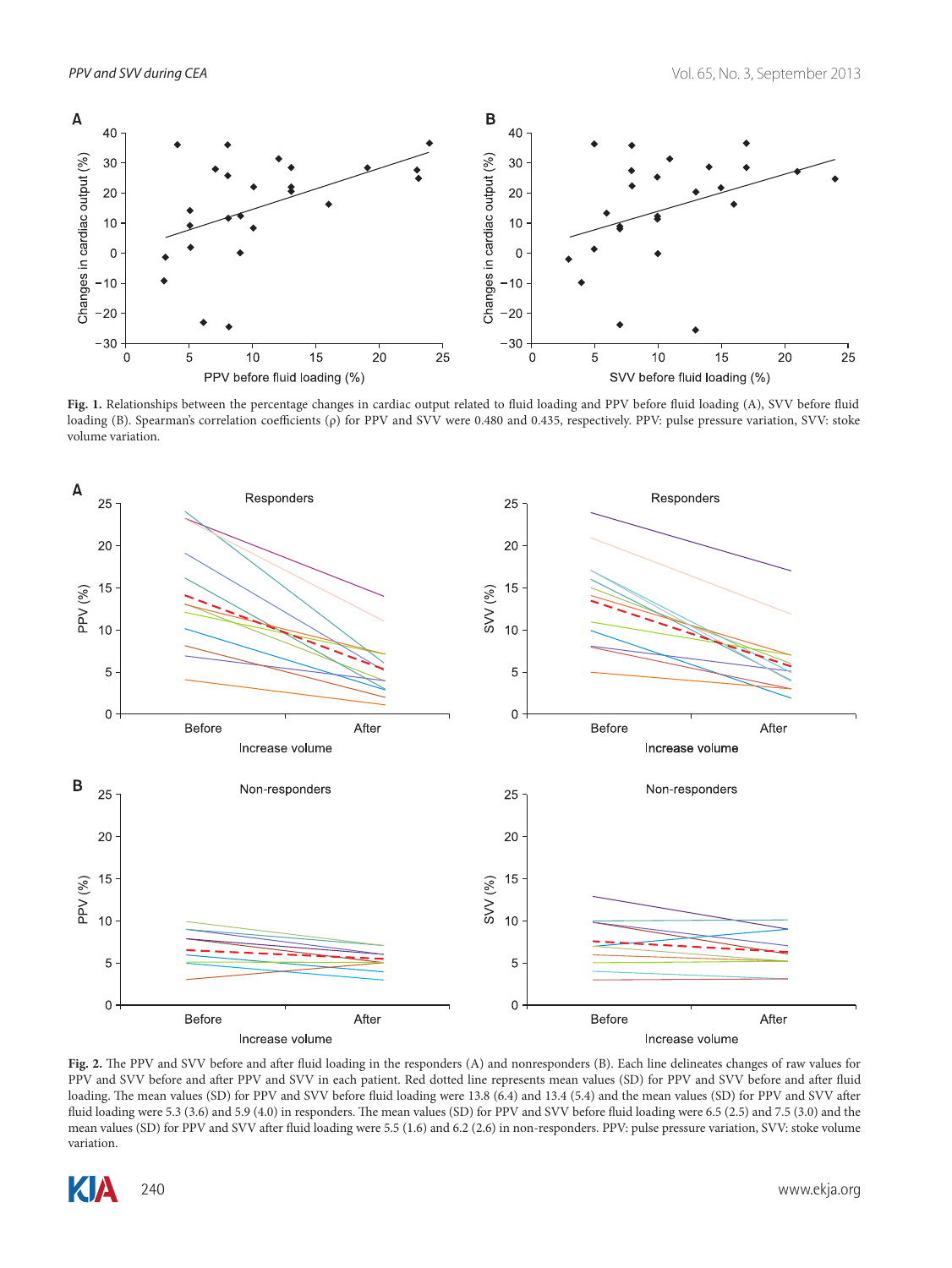preoperative findings of the 25 final studied patients are presented in Table 1. Fourteen patients were classified as Rs to fluid loading and eleven patients were defined as NRs. There were no significant differences in demographic data between the two groups.

Hemodynamic variables in Rs and NRs before and after fluid challenge are outlined in Table 2. Before fluid loading, PPV and SVV were significantly higher in Rs than in NRs (13.8  $\pm$ 6.4 vs  $6.5 \pm 2.5$  and  $13.4 \pm 5.4$  vs  $7.5 \pm 3.0$ , respectively,  $P < 0.05$ for all). There were no significant differences in other baseline hemodynamic data between Rs and NRs. PPV before and after fluid loading was strongly correlated with SVV before fluid loading (Spearman's correlation coefficient = 0.925 and 0.751, respectively,  $P < 0.05$ ). As shown in Fig. 1, both PPV and SVV before fluid loading were correlated with the changes in CO induced by fluid expansion (Spearman's correlation coefficient  $= 0.480$  and 0.435, respectively, P < 0.05 for both). After fluid loading, Rs showed significant decrease in PPV (13.8 to 5.3%) and SVV (13.4 to 5.9%) (Fig. 2A) and significant increase in CO. However, NRs showed no significant changes in PPV, SVV (Fig. 2B) and CO.

**Table 3.** ROC Analysis of Baseline PPV and SVV as Predictions of CO Increase ≥ 15% after Fluid Loading in Patients Undergoing Carotid Endarterectomy

|            | AUC.  |       |          | Standard error P value 95% Confidence interval |
|------------|-------|-------|----------|------------------------------------------------|
| <b>PPV</b> | 0.854 | 0.077 | $0.003*$ | $0.699 - 1.000$                                |
| <b>SVV</b> | 0.841 | 0.079 | $0.004*$ | $0.686 - 0.996$                                |

ROC: receiver operating characteristic. AUC: areas under the receiver operating characteristic curve, PPV: pulse pressure variation, SVV: stoke volume variation, CO: Cardiac output, AUC: areas under the receiver operating characteristic curve. \*P value < 0.01, There was no significant difference between the AUC of PPV and SVV.

In addition, the AUC and ROC curve of PPV and SVV, showing the ability of the hemodynamic parameters to discriminate between Rs and NRs, are presented in Table 3 and Fig. 3, respectively. There was no significant difference between the AUC of PPV and SVV (0.854 vs 0.841, respectively, P < 0.05 for both). A PPV  $\geq$  9.5% identified Rs with a sensitivity of 71.4% and a specificity of 90.9%, and a SVV  $\geq$  7.5% identified Rs with a sensitivity of 92.9% and a specificity of 63.6% (Fig. 4).

#### **Discussion**

Our study demonstrated that both PPV and SVV could be used to predict the effects of volume expansion in patients undergoing CEA with carotid artery stenosis. In addition, an



**Fig. 3.** ROC curves comparing the ability of PPV and SVV before fluid loading to discriminate between responders and non-responders. ROC: receiver operating characteristic, PPV: pulse pressure variation, SVV: stoke volume variation.



Fig. 4. Dot diagram plot for (A) PPV and (B) SVV of responders (Rs) and non-responders (NRs). Each symbol represents individual values of PPV and SVV before fluid loading. Horizontal straight line represents the optimal threshold values in predicting fluid responsiveness. A PPV ≥ 9.5% identified Rs with a sensitivity of 71.4% and a specificity of 90.9%, and a SVV ≥ 7.5% identified Rs with a sensitivity of 92.9% and a specificity of 63.6%. PPV: pulse pressure variation, SVV: stoke volume variation.

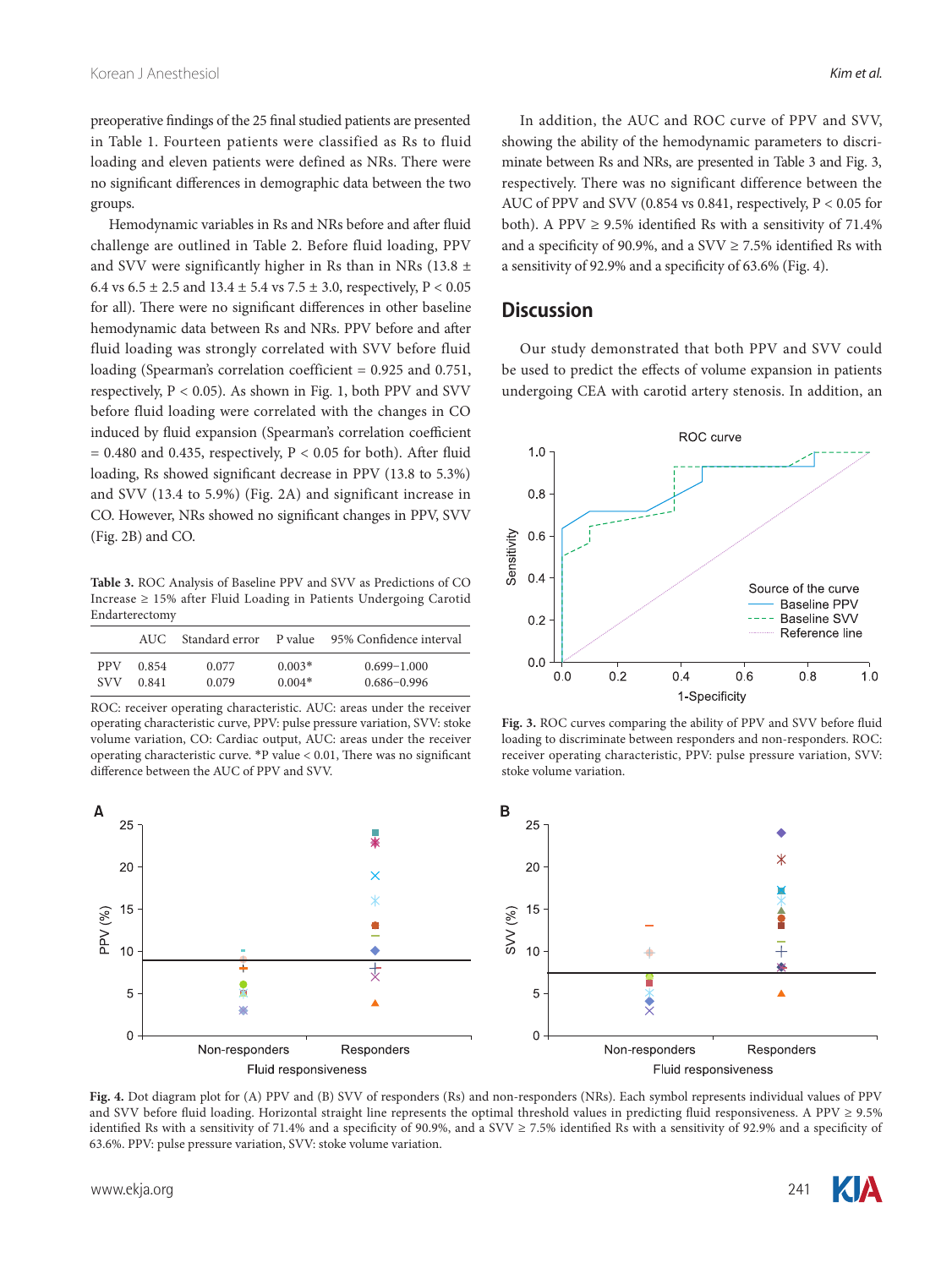increase in CO response to volume expansion was associated with a decrease in both PPV and SVV.

Because patients undergoing CEA are at risk of adverse cardiovascular events that may lead to perioperative cerebral infarction and exacerbation of coronary artery disease including myocardial infarction, several studies have examined methods to maintain hemodynamic stability have been performed. Jellish et al. [15] proposed that total intravenous anesthetic technique using remifentanil and propofol provides the greater hemodynamic stability, lesser myocardial ischemia, and better postoperative outcomes than inhalational technique using isoflurane and small dose fentanyl during CEA. Lee et al. [16] showed that intravascular volume expansion with a colloid solution reduces the need for vasopressor drugs during prereperfusion period. However, to our knowledge, there were few studies concerning reliable indicators for optimizing intraoperative volume status during CEA. Because excessive volume administration as well as hypovolemia would be extremely detrimental during CEA, studies about precise indicators of intravascular volume status are required to detect who may benefit from fluid challenge or not. Among several monitoring for measuring intravascular volume status, PPV and SVV can be measured using intra-arterial catheter that is routine monitoring during CEA. Furthermore, new devices such as FloTrac/Vigileo and Intellivue MP monitor have been introduced for automated and continuous measurement of either PPV or SVV by peripheral arterial line [10-12]. In the present study, PPV and SVV were automatically and continuously measured using these two new devices and the authors found that the PPV and SVV are accurate predictors of fluid responsiveness in patients with carotid artery stenosis. The results of the present study were in accordance with two recent studies that investigated and compared accuracy of PPV and SVV in predicting the effects of fluid challenge in patients with hemodynamic instability during major abdominal surgery and in septic shock patients, respectively [17,18].

ROC analysis was performed to evaluate diagnostic accuracy of PPV and SVV for discriminating between the Rs and the NRs. AUC is the most frequently used ROC index and interpreted as the average value of sensitivity for all possible values of specificity. According to an earlier study evaluating the diagnostic accuracy of two dynamic preload indices in mechanically ventilated patients after liver transplantation, both PPV and SVV were reliable predictors for predicting the effects of fluid challenge with the AUC values of 0.98 and 0.95, respectively [10]. Our diagnostic accuracy of two dynamic variables with AUC of 0.854

and 0.841 were considered to have good diagnostic accuracy.

In several previous studies that evaluated the ability of PPV and SVV for predicting fluid responsiveness, patients with extensive peripheral vascular disease have been excluded from participants of studies [17-19]. Also, a review article suggested that SVV cannot be used in patients with condition such as peripheral vascular disease [20]. However, patients with carotid artery stenosis are high risk patients for peripheral vascular diseases. In present study, some of patients undergoing CEA actually had peripheral vascular disease as well as carotid artery stenosis. These patients were included in the study to evaluate the ability of PPV and SVV as preload indicators. Optimal threshold values in predicting fluid responsiveness were 9.5% for PPV and 7.5% for SVV in our study and our threshold values were lower than thresholds values of other studies that investigated the validity of PPV and SVV to predict fluid responsiveness [17,18]. Although precise mechanisms are unknown, inclusion of the patients with peripheral vascular disease to subjects of study may lead to our lower threshold values discriminating Rs and NRs.

In regard to the only intravascular volume status, PPV is more cost-effective than SVV, because the transducer for SVV measurement is costly. Therefore, if the appropriate monitor is available, PPV could be the preferred preload indicator particularly in patients with preserved ventricular systolic function.

There are several limitations to our study. First, the authors did not evaluate the effectiveness of PPV and SVV in predicting fluid responsiveness in comparison with those of CVP and PCWP. Second, Rs and NRs to volume expansion were defined by CO obtained through Vigileo systems (CO-Vigileo). We did not use pulmonary artery catheter (PAC) or transthoracic echocardiography (TTE) to measure CO, because they were not usually suitable during CEA. However, Biais et al. [10] reported that there are significant correlations between the changes in CO-Vigileo and the changes in CO-TTE and in CO-PAC. Finally, the authors did not evaluate the accuracy of PPV and SVV to predict fluid responsiveness according to existence of peripheral vascular disease.

In conclusion, our findings suggest that both PPV and SVV can be useful predictors of increased CO in response to volume expansion in patients with carotid artery stenosis undergoing CEA under general anesthesia. Additional study remains to be done whether goal directed fluid management on the reference to the estimation of these dynamic indicators derived from the arterial pressure waveform may lead to improvement of the postoperative outcomes in patients undergoing CEA.

**ZIA**